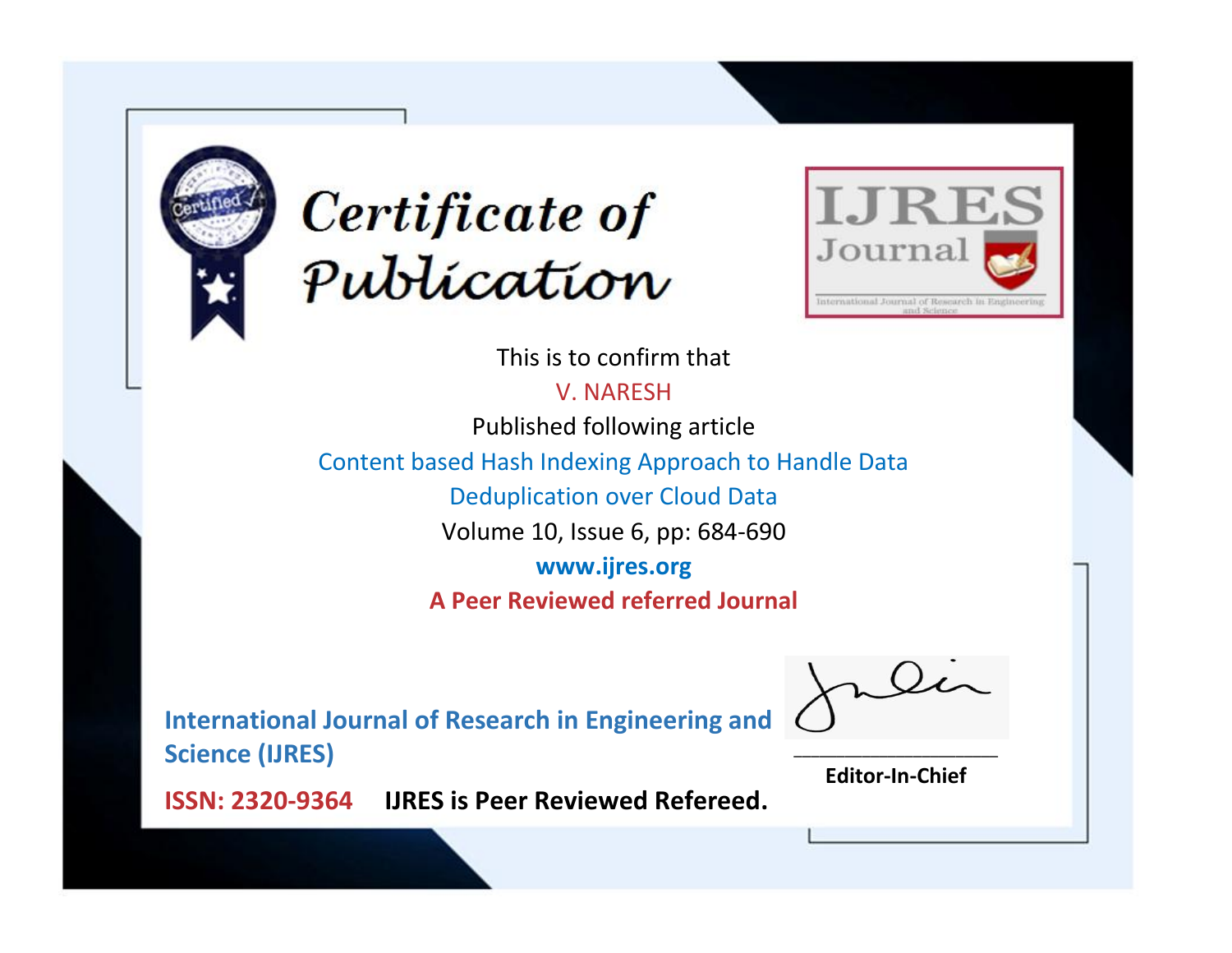



This is to confirm that

K. NEELIMA

Published following article

Content based Hash Indexing Approach to Handle Data

Deduplication over Cloud Data

Volume 10, Issue 6, pp: 684-690

**www.ijres.org**

**A Peer Reviewed referred Journal**

**International Journal of Research in Engineering and Science (IJRES)**

\_\_\_\_\_\_\_\_\_\_\_\_\_\_\_\_\_\_\_\_\_\_\_\_ **Editor-In-Chief**

**Journal.**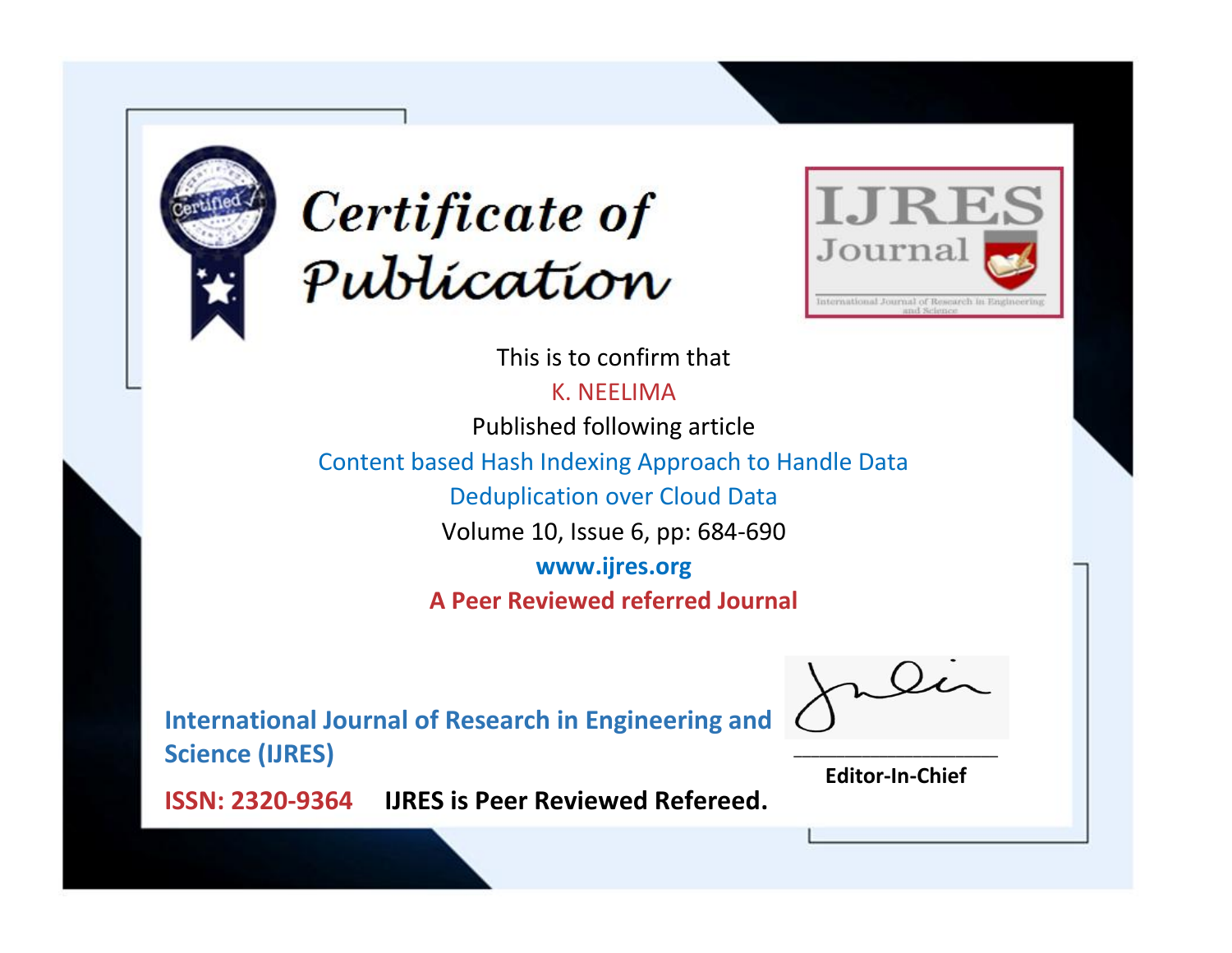



This is to confirm that

V. SAI TEJA

Published following article

Content based Hash Indexing Approach to Handle Data

Deduplication over Cloud Data

Volume 10, Issue 6, pp: 684-690

**www.ijres.org**

**A Peer Reviewed referred Journal**

**International Journal of Research in Engineering and Science (IJRES)**

\_\_\_\_\_\_\_\_\_\_\_\_\_\_\_\_\_\_\_\_\_\_\_\_ **Editor-In-Chief**

**Journal.**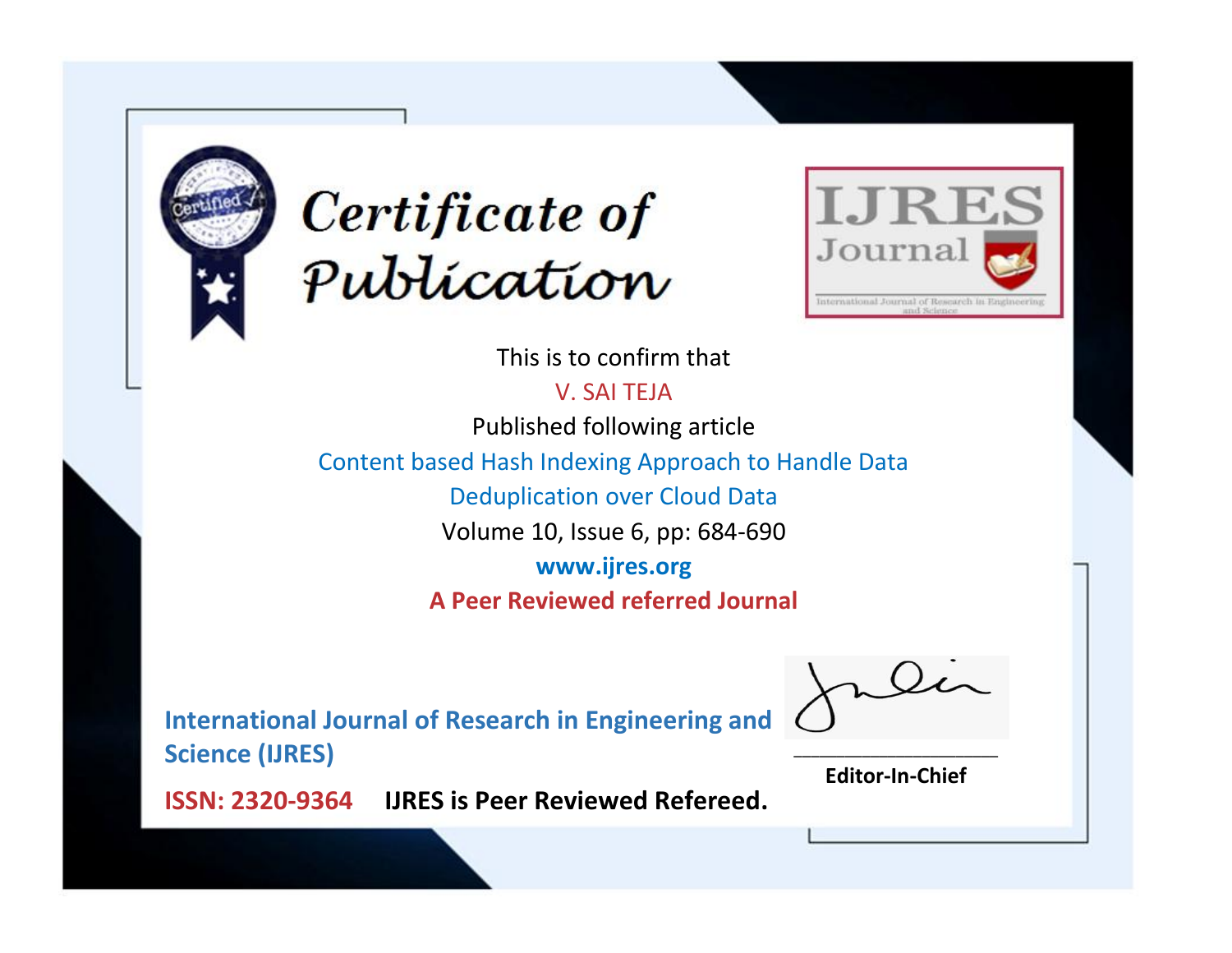



This is to confirm that

B. SWATHI

Published following article

Content based Hash Indexing Approach to Handle Data

Deduplication over Cloud Data

Volume 10, Issue 6, pp: 684-690

**www.ijres.org**

**A Peer Reviewed referred Journal**

**International Journal of Research in Engineering and Science (IJRES)**

\_\_\_\_\_\_\_\_\_\_\_\_\_\_\_\_\_\_\_\_\_\_\_\_ **Editor-In-Chief**

**Journal.**